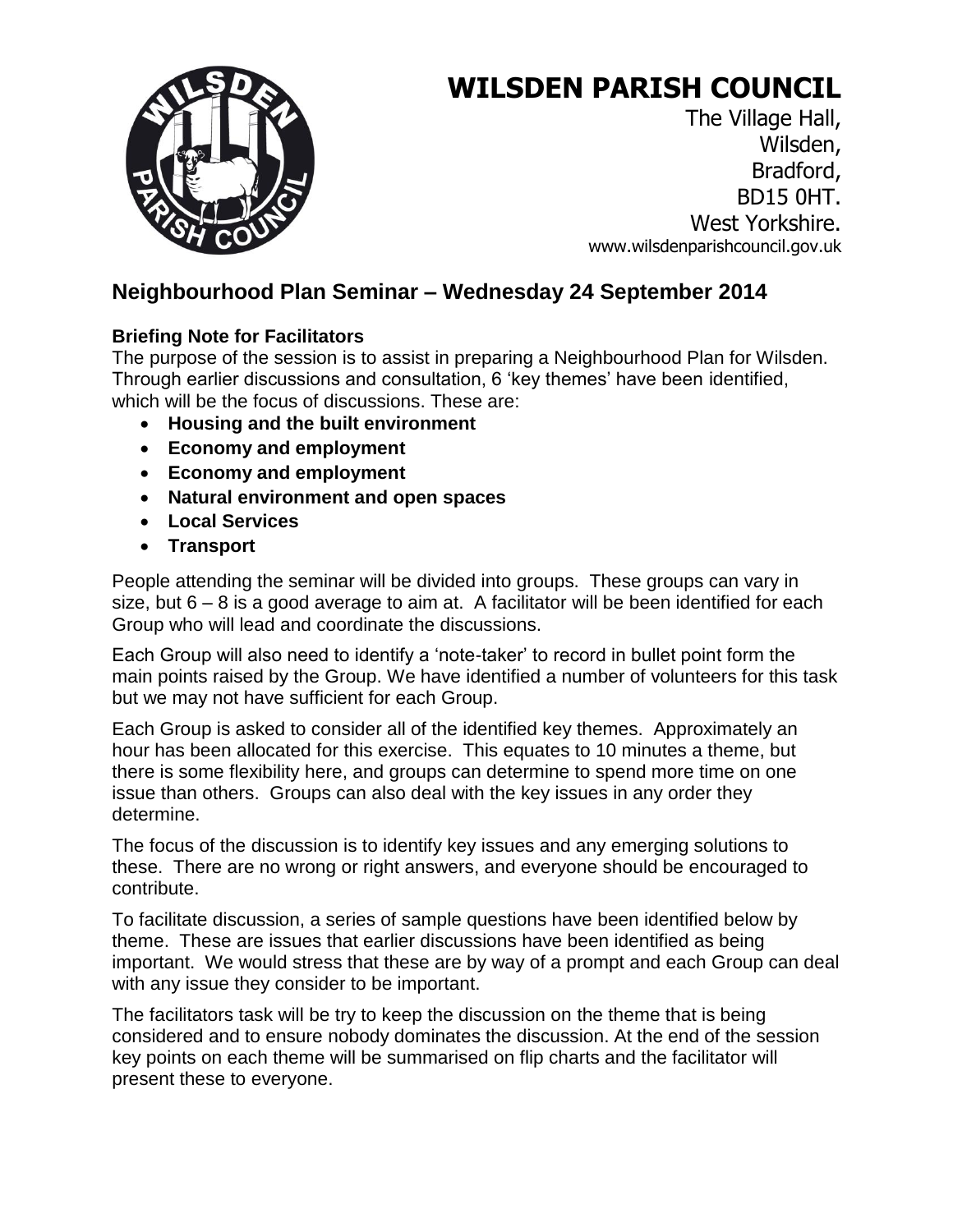#### **Housing and the built environment**

Do we want more executive homes with large gardens? This will increase land requirements? Would we prefer smaller houses that are more affordable? Do we need detached houses, semis or terraced houses? Do we need special accommodation to meet the needs of older people?

If 150-200 houses are to be built in Wilsden in the next 15 years would you prefer that these are small number of larger developments like Crack Lane (82) or Low Wood (94) or in smaller developments of 35-40 houses

What do we think of lower cost affordable housing built from materials that would be less expensive than traditional stone? Do we want a new building to blend in with the conservation area, through the design and choice of materials?

Should we consider the containment of development by building a tower block- vertical rather than horizontal sprawl?

#### **Economy and employment**

Should we seek to attract more employment to the parish council area? If so, how might this be achieved? Do we have a view on the type of employment we wish to attract?

Do we value the local shops: are we concerned by a 'use it or lose it' warning? Does Wilsden need to retain its own shopping facilities in an age of increasing online shopping? How important is mix of shop types locally, fresh food shops or hot food takeaways?

Is our vision for Wilsden a vibrant, sustainable community or are we content to become a dormitory suburb of Leeds and Bradford?

A number of businesses in our area involve people working from home. Are the local facilities such as high speed broadband sufficient to support their activities?

#### **Natural environment and open spaces**

Are there areas of Wilsden that we particularly value and wish to see preserved for the future?

What do we think of retaining open spaces, such as the recreation field?

Green Belt deletions are probably inevitable: are there parts of the Green Belt that we feel should be given priority for protection?

#### **Local Services**

Are we concerned that the Primary School in Wilsden may become oversubscribed in the event of extensive house building and that primary children may have to receive their education elsewhere in Bradford, as secondary schoolchildren do?

How will more homes affect the ability of the Health Centre to meet the village's needs in the future?